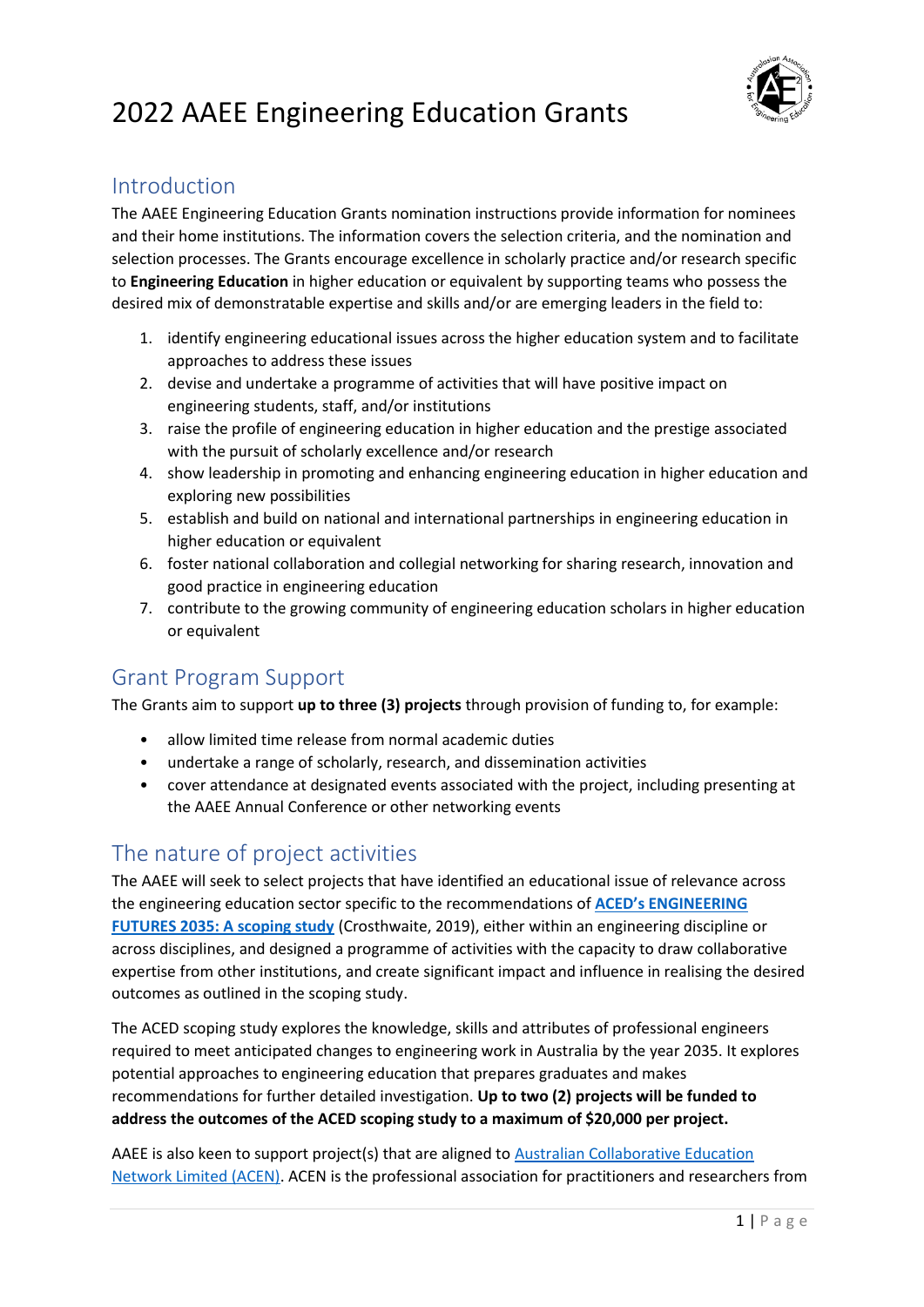

the tertiary education sector, industry, community and government representatives, involved in work integrated learning (WIL) in Australia. ACEN provides strategic leadership for work-integrated learning research, scholarship and practice in Australia, for its members and other stakeholders. **Up to one (1) project aligned with the priorities of ACEN will be funded to a maximum of \$10,000.**

Project activities should be designed to draw upon and build the team members' particular areas of expertise. While all projects should address the aims of the Grants, the specific activities suited to a project will depend upon the identified issue from the [ACED scoping study](http://www.aced.edu.au/downloads/Engineering%20Futures%202035_Stage%201%20report%20for%20ACED_May_16_2019.pdf) or priorities from [ACEN](https://acen.edu.au/2021-research-grants/)  [Research Grants,](https://acen.edu.au/2021-research-grants/) and upon the team's teaching, disciplinary and/or emerging leadership background. This grant scheme is designed for **early or mid-career engineering educators** to undertake a scholarly or research project that will have significant and broad impact to the engineering education sector (established researchers/senior academics could be involved in, for example, an advisory role).

The response to the selection criteria should include the academic record, professional standing and/or leadership capabilities of the team nominee in relation to engineering education. The significance of the engineering education issue to be addressed by the proposed project is an important consideration, as is the originality and viability of the activities and the likely breadth and depth of impact of the outcomes. **To be successful, nominees must have strong statements of support and/or in-kind support from their home institution(s). The grant will not fund institutional overheads.**

# Grant Funding Objectives

The objective of the funding aims to devise and undertake project activities that have a positive impact on learning and teaching in their home institution in the discipline of engineering, and preferably leveraged across multiple institutions. To fulfil this objective, the nominee will:

- 1. identify an engineering education issue, within or across the discipline, and facilitate an approach to addressing the issue
- 2. show leadership in promoting and enhancing engineering education in higher education or equivalent, within and beyond their home institution
- 3. establish and build on national partnerships in engineering education across institutions
- 4. foster networks and dissemination of project outcomes with the AAEE community and wider engineering education communities

The funding will normally support project activities **over a period of six to twelve months**. The project can provide for part-time release from academic activities for the funded period. Outside this funded period, the nominee will undertake project activities with the support of their home institution(s). The nominee should actively contribute to the AAEE community of scholars during the project period.

# **Eligibility**

Individuals who are members of AAEE and employed by an eligible higher education institution or equivalent in Australia and New Zealand may nominate for an AAEE Engineering Education Grant with the support of their home institution(s). Only one (1) nomination form from one (1) institution is required for multi-institutional nominations, however **ALL institutions' letter of support** must be attached to the nomination.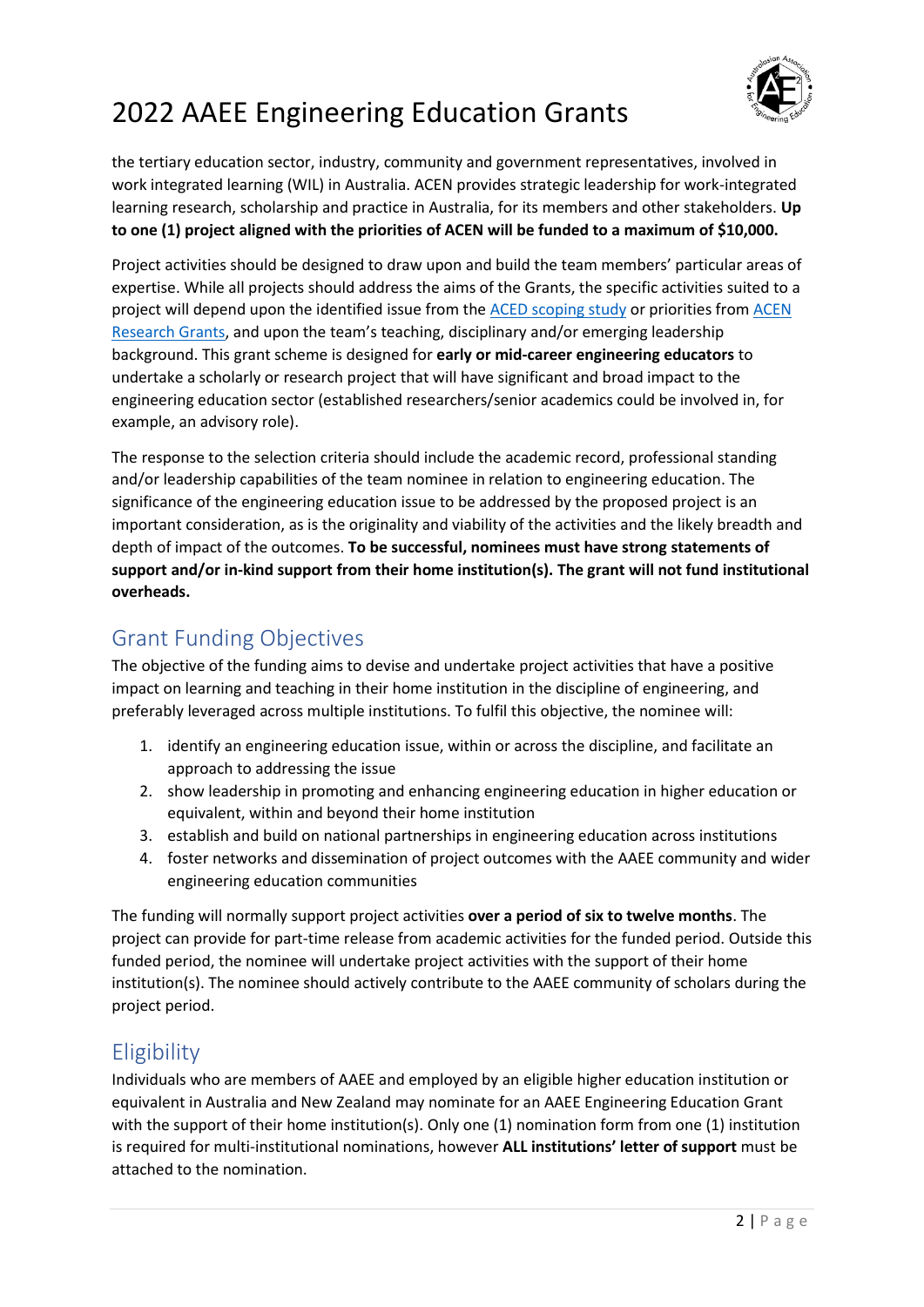

Individuals will normally be **early or mid-career academics** engaged in scholarly practice and/or engineering education research in higher education or equivalent in Australia and New Zealand. Applicants will have some demonstrated expertise and scholarship in a field of relevance to the proposed project activities.

# Selection Criteria

The following four criteria will be applied in the selection of AAEE Engineering Education Grant project(s). The selection criteria are:

### **1. Capacity of the nominee to play an emerging role in scholarly and/or research activities relating to engineering education;**

Which will be judged by such factors as the nominee's: positive influence upon the engineering education community, within or across disciplines; and a record of achievements as an educator in higher education or equivalent, including an ability to influence students positively and to influence and inspire colleagues; at a level achievable for an early or mid-career academic.

### **2. Alignment of the proposed project activities and outcomes with the aims of the Grants**

Which will be judged by such factors as: the significance of the engineering educational issues to be addressed by the proposed project activities; the overall impact and influence of the proposed project on learning and teaching across higher education (or equivalent) institutions; the originality and viability of the project activities and the proposed methodology for achieving the planned outputs and impact; and the overall value and scalability of the project proposal for the amount of funding sought.

Prospective nominees are advised to consult sources such as AAEE conference proceedings and Australasian Journal for Engineering Education, and specifically, refer to 2019 [ACED's Scoping Study](http://www.aced.edu.au/downloads/Engineering%20Futures%202035_Stage%201%20report%20for%20ACED_May_16_2019.pdf) Engineering Futures 2035, o[r ACEN Research Grants](https://acen.edu.au/2021-research-grants/) an[d ACEN Projects](https://acen.edu.au/projects-2019/) in preparing their project proposal.

### **3. Endorsement and support of the nominee by their respective home institution(s)**

Which will be judged by such factors as: the likely impact and plans for ensuring sustainability of the change created as a result of the project; and the relevance of the nominee(s)' expertise and skills to the proposed activities.

## The selection process

Nominations are assessed on the basis of the documentary information provided, including: the written statement and proposal prepared by the nominee; the statement of institutional support; the nominee's curriculum vitae; and references.

This assessment is carried out by a panel nominated by the AAEE Executive Committee. The panel reviews all nominations and assessments. The final selection of project rests with the AAEE Executive Committee. Decisions will be made based on recommendations made by the panel. The AAEE Executive Committee reserves the right not to award any projects.

### **Successful nominee(s) is expected to be notified and announced by September 2022, and the successful projects expected to start from 2 nd January 2023 at the latest, if not earlier.**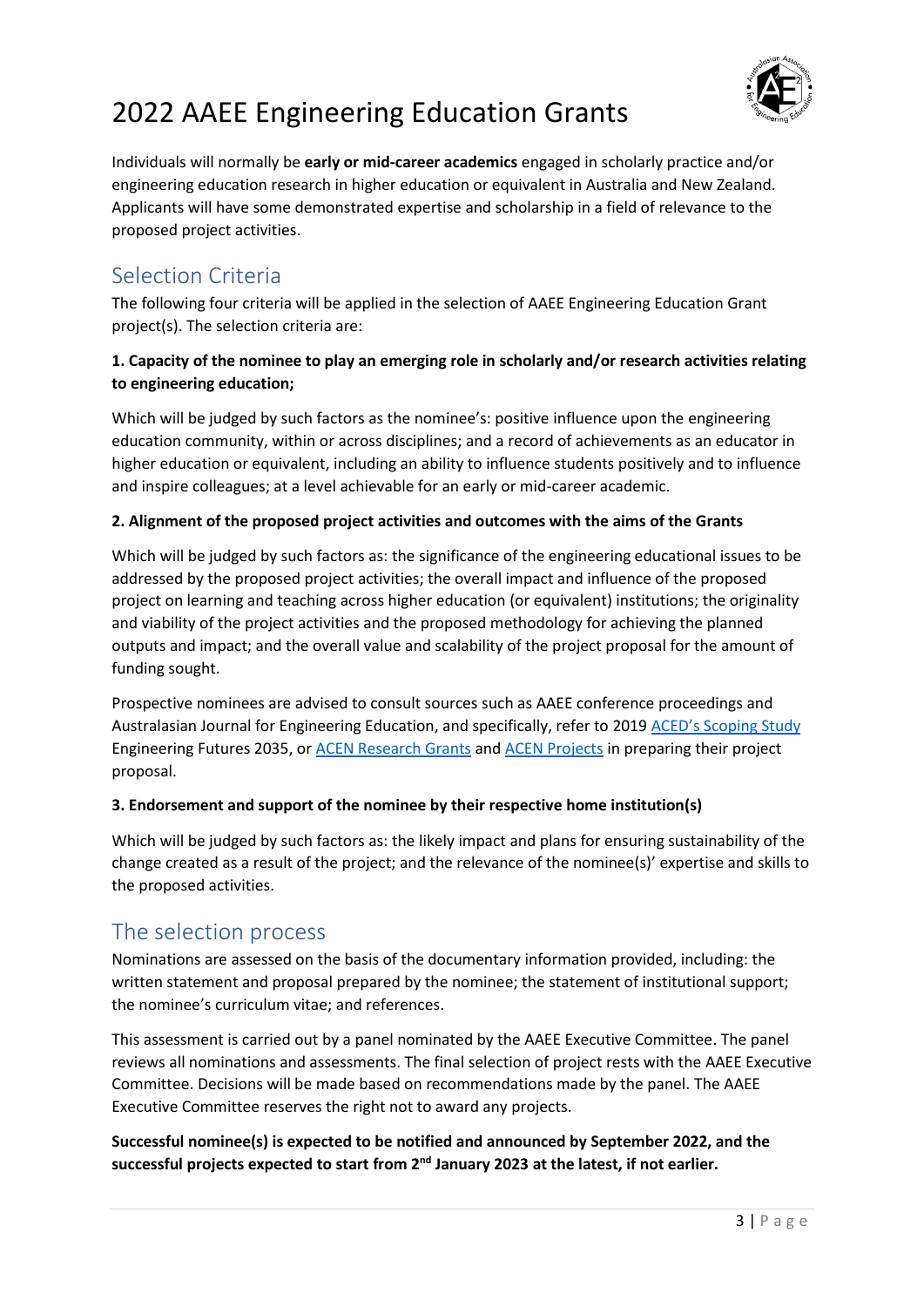

# Project activities, outputs and impact

Nominees are required to describe the activities they plan to undertake during the project period and to identify the expected outputs, timeline and impact. In preparing their proposal, nominees need to clearly align planned activities with the overall aims and objectives of the Grant. Nominees are strongly encouraged to develop original ideas and strategies for their project activities.

The specific activities included will depend upon the identified issue, however, links between proposed activities, outputs and impact should be clear. Building an institutional and national profile for the project should form part of the overall strategy. Strategies for ensuring that the outcomes are embedded and sustained should also be described.

### **A strategy for impact**

Broad impact and influence are the corner stones of a successful project. It is therefore important to project and plan for impact as part of the design and development of the proposal. AAEE expects a systematic approach to be taken to achieving impact and encourages the use of the Impact Management Planning and Evaluation Ladder (IMPEL). Information about impact and IMPEL is available in Appendix A.

An important way to achieve impact is through effective dissemination and engagement with project activities. Such approaches may involve strategic engagement with relevant groups within institutions and outside the engineering education sector, and the creation of opportunities to promote their project activities and to explain their goals and outcomes. A dissemination strategy should be included in the project proposal.

### **Developing leadership in engineering education**

It is expected that successful nominee(s) use their project activities as the basis for developing their professional profile within their institutions, and beyond, and for advancing excellence in engineering education.

### **Evaluation of the project**

Successful nominee(s) are required to evaluate their projects – this encompasses the activities, outputs, outcomes and impact. An evaluation strategy should be included in the project proposal.

# Grant funding

Nominees are required to submit a fully itemised budget and justification for the funds being requested. The funds provided to successful nominees will be administered by their home institution(s). **A maximum of \$20,000 cash funding is available for each of two grants aligned with the 2019 ACED Scoping Study**. **A maximum of \$10,000 cash funding is available for the grant aligned with the ACEN Research Grants.** AAEE acknowledge the support provided by Australian Council of Engineering Deans (ACED) who has contributed \$20,000 in support for the 2022 AAEE Engineering Education Grant.

### **Stipend for the nominee(s)**

The grant funding can be used as a stipend commensurate with the successful nominee's salary plus on-costs (up to 28 per cent) at their home institution. Funding is not available for additional salary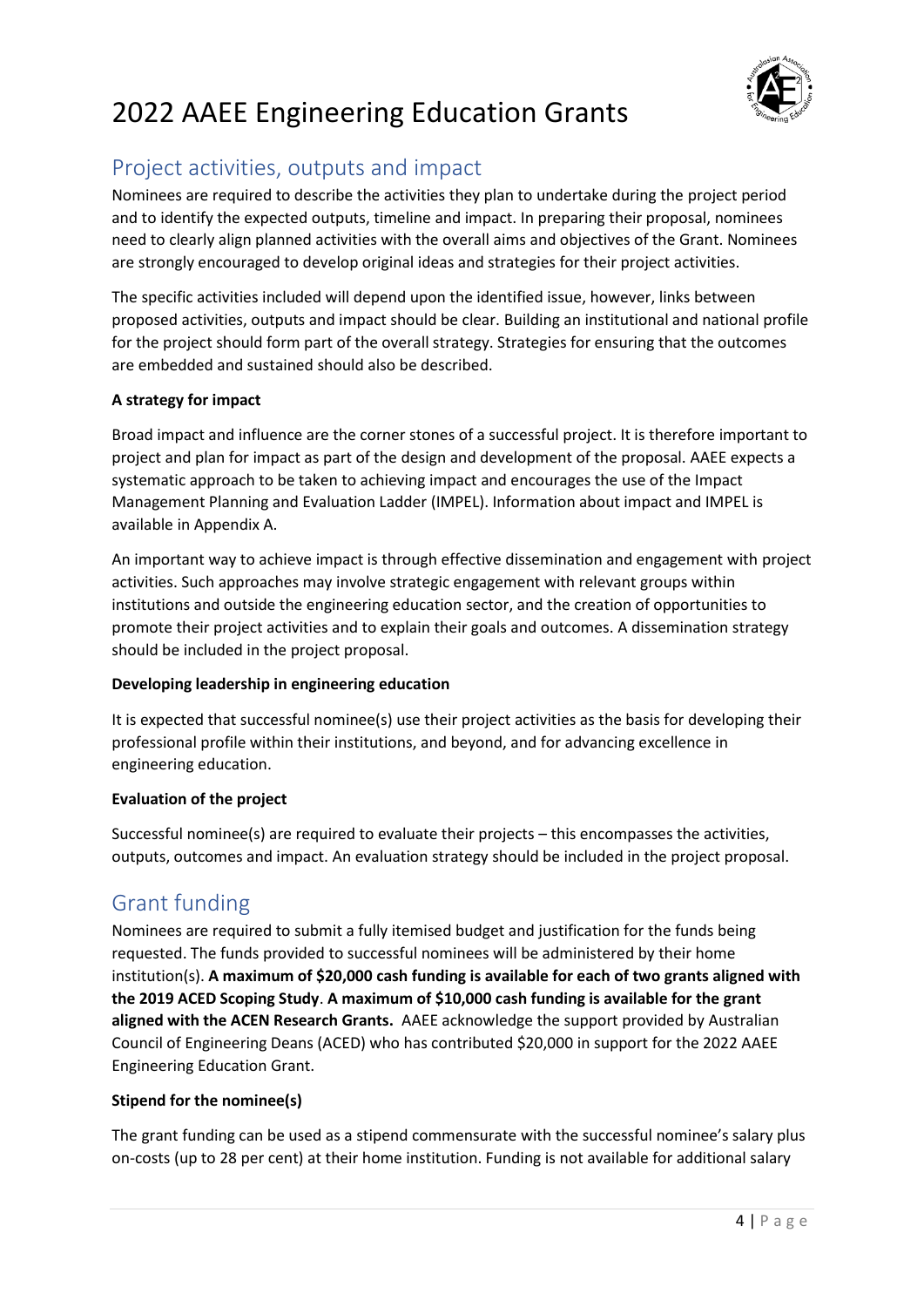

loadings individuals may receive from their home institution, nor general institutional or departmental overheads.

#### **Presenting project outcomes at the AAEE Annual Conference**

Funding can be used for conference registration fee(s), economy class flights or accommodation. Nominees are advised to include this as a single budget item of up to \$1,000 per nominee(s).

#### **Evaluation expenses**

Any expenses associated with evaluation of the fellowship's activities and outcomes should be included in the budget.

## Project Reporting

Successful nominee(s) will provide two reports to the AAEE Executive Committee:

- An interim, or progress, report due halfway through the project period, which articulates progress made against the plan of activities and intended outputs, and including a statement of expenditure of funds. This is intended to be no more than one page.
- A final report that profiles the outputs and impacts of the project, highlighting the impact the project has had and can have in the future, and describing how others (scholars, students, institutions, and profession as relevant) can make use of what has been delivered and achieved. The report will also briefly document how the project was undertaken, including activities.
- A financial acquittal of all expenditure associated with the project is submitted with the final report.

The final report and financial acquittal must be submitted to the AAEE Executive Committee **within three months** of completing the project. The successful nominee(s) will provide the AAEE Executive Committee with a complete set of any publications and materials produced, electronically and in an appropriate format.

## NOMINATION INSTRUCTIONS

All nominations for a Grant must include the following parts and documentation, presented in this order and labelled, Parts A to G, as appropriate.

### **A. Nomination cover pages**

The nomination cover page should include the nominee's contact details, and an abstract of the proposed project (max. 150 words). The abstract must clearly state what will be delivered by the project, i.e. output/s. Abstracts must be in plain English and avoid the use of jargon. The completed nomination must be signed by the head of department or relevant organisational unit.

To be completed using the pro forma provided in the nomination form (see below).

### **B. Institutional statement of support (1 page maximum from each institution)**

The statement from the home institution should endorse the nomination, with specific reference to the selection criteria 3. In addition, the statement should detail the direct and indirect support that the institution will provide during the project. Similar statements of support are required from all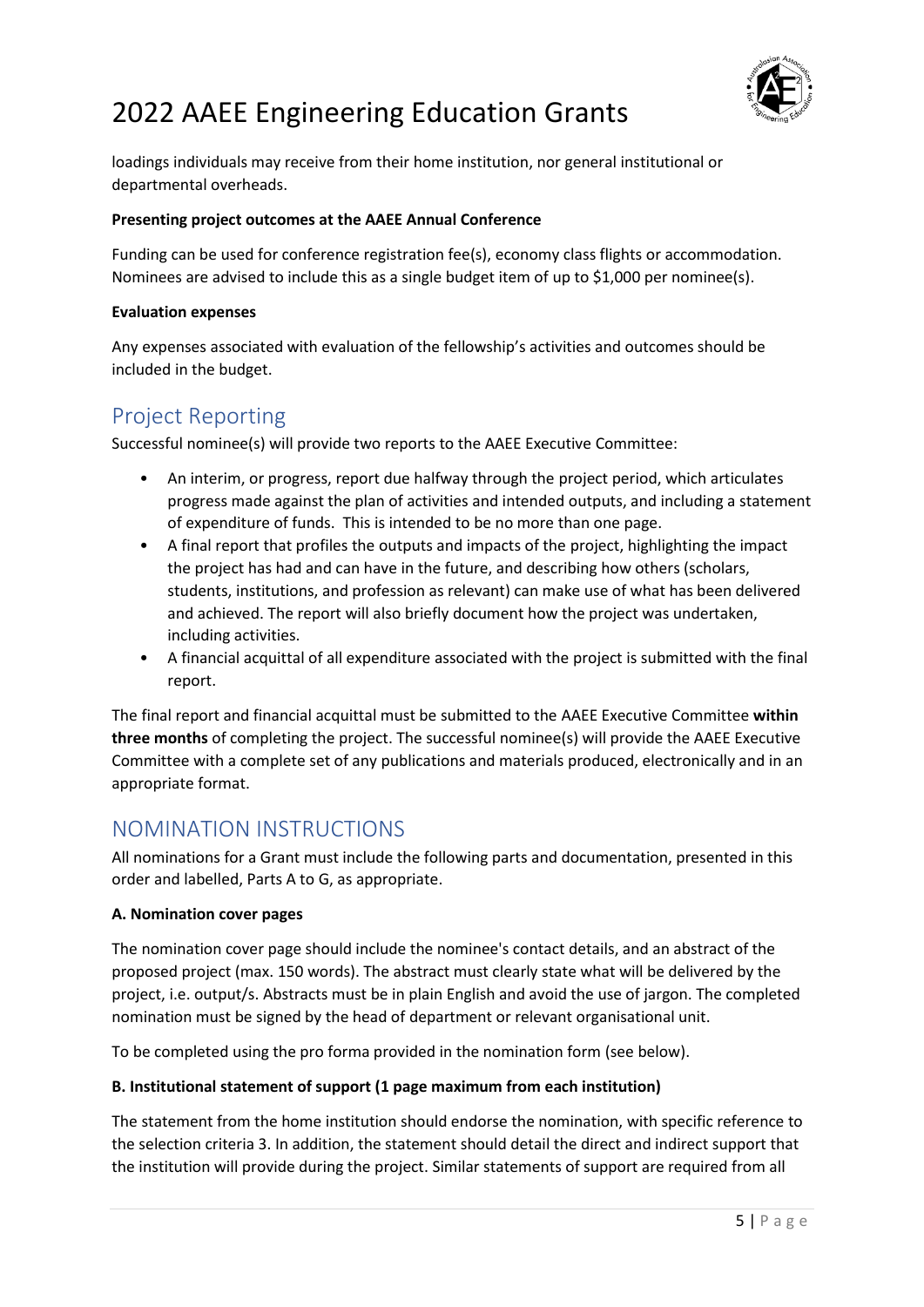

participating institutions if the proposed activities include extensive involvement with institutions other than the nominee's institution. This statement should be provided and signed by appropriate financial delegate.

### **C. Written statement from nominees (1 pages maximum)**

A written statement addressing selection criteria 1 and 2.

The nominees should include a description of previous and current activities and roles that demonstrate a record of emerging leadership and influence in engineering education, and highlight the potential leadership and innovative or creative aspects of the proposal. The nominees should include a description of their record and emerging capacity for influencing scholarly and/or research activities in engineering education.

### **D. Description of proposed project rationale, activities, outputs and impact (5 pages maximum)**

The description must include: a discussion of the issue to be addressed; rationale and readiness for the project; a plan of activities to address this issue; an approach to identifying and involving other scholars in engineering education; the strategy for profile-building and dissemination; the intended outputs from the project, including a strategy for embedding these outputs and achieving impact (the IMPEL Framework may be used, refer Appendix A); an outline of the evaluation; and a detailed timeline of activities and milestones, including an explanation of any significant concurrent academic activities for the period of the project (that may impact on the project) .

The nomination form prompts for a brief project objective statement, project deliverables (outputs and resources produced), within a table or as a list, and a timeline of activities and milestones, within a table or as a list. These are elements of the description and discussion.

### **E. Budget and justification**

Each nomination must include an itemised budget that provides a detailed costing for all components of the project expenditure. The budget should justify proposed expenditure in relation to the project activities and outputs. Amounts should be exclusive of GST.

The budget should be based on the table presented in the pro forma provided.

The funding may not be used for:

- building works, purchase of motor vehicles, general recurrent funding, and travel which is not directly related to achieving the outcomes of the project
- purchase of assets unless in exceptional circumstances (this restriction would normally include computers, small digital devices etc. which should be provided by the institution as a contribution)

### **F. Curriculum vitae (1 page maximum per nominee)**

Nominee(s) should also include their curriculum vitae with all relevant career achievements, particularly those emphasising the scholarship and emerging leadership they have shown in advancing engineering education in their area of expertise.

### **G. References**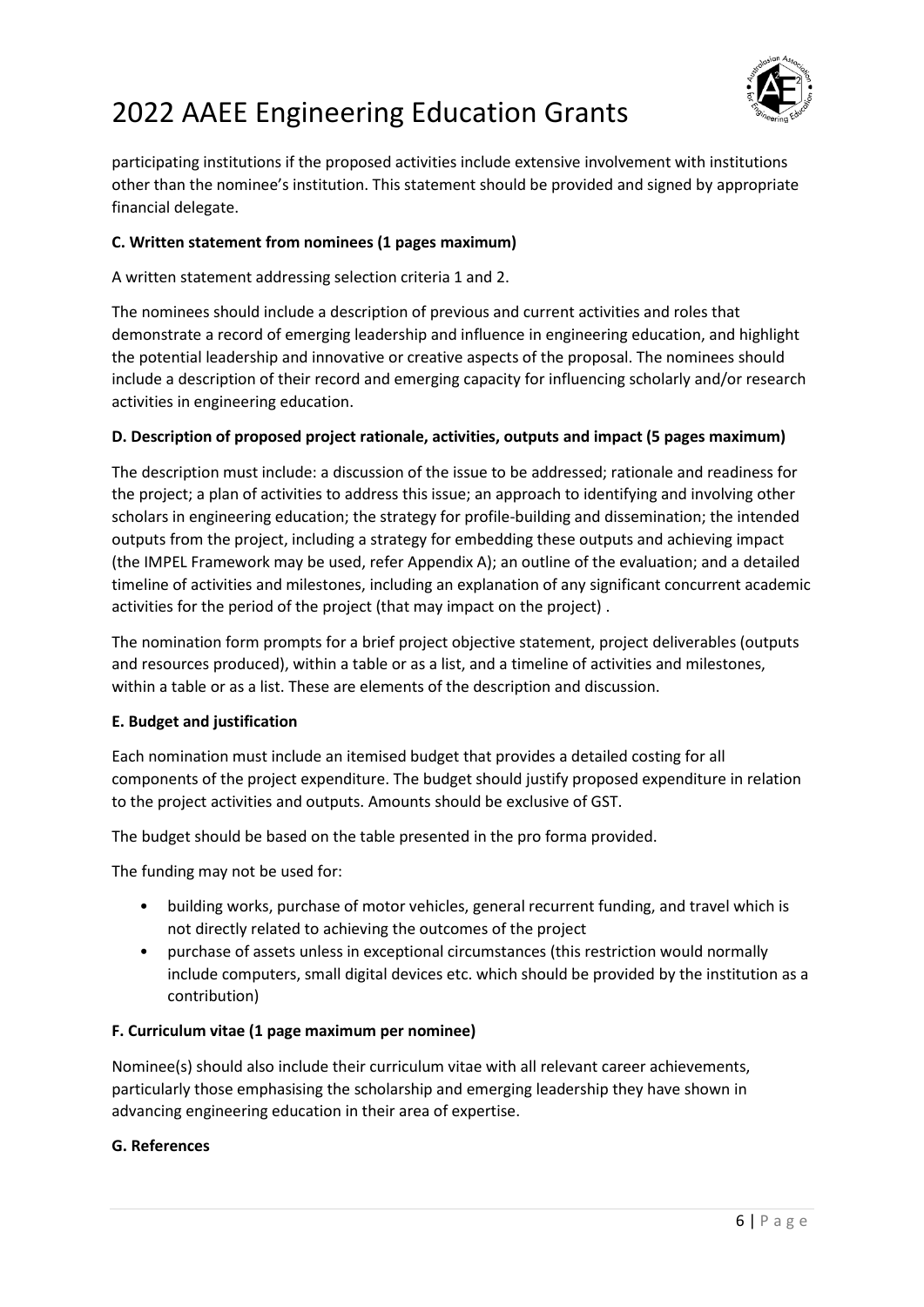

Nominee(s) are required to attach written references from two (2) scholars recognised for their contribution to engineering education in higher education and/or in a relevant field or discipline. The references should support the proposed project activities and the capacity and capability of the nominee to conduct these successfully within the specified timeframe, in order to achieve the planned impact. Nominees should not act as referee for other nominees. All references must be signed by the referee; references that include an electronic signature are acceptable.

# Lodgement and processing

One PDF document including parts A to G, clearly labelled with the name of the corresponding nominee and the institution (e.g. John Smith ANU), must be submitted.

The documentation should be prepared in A4 layout using Calibri or Arial in no less than 11 point type. A narrow font should not be used. The left margin should be at least 2.5 cm deep.

**The PDF should be emailed to [aaee@engineersaustralia.org.au](mailto:aaee@engineersaustralia.org.au) by 5 pm (Australian Eastern Standard Time) on Monday, 1st August 2022.**

Any inquiries can be addressed to [Steven.Goh@usq.edu.au](mailto:Steven.Goh@usq.edu.au) or Anne.Gardner@uts.edu.au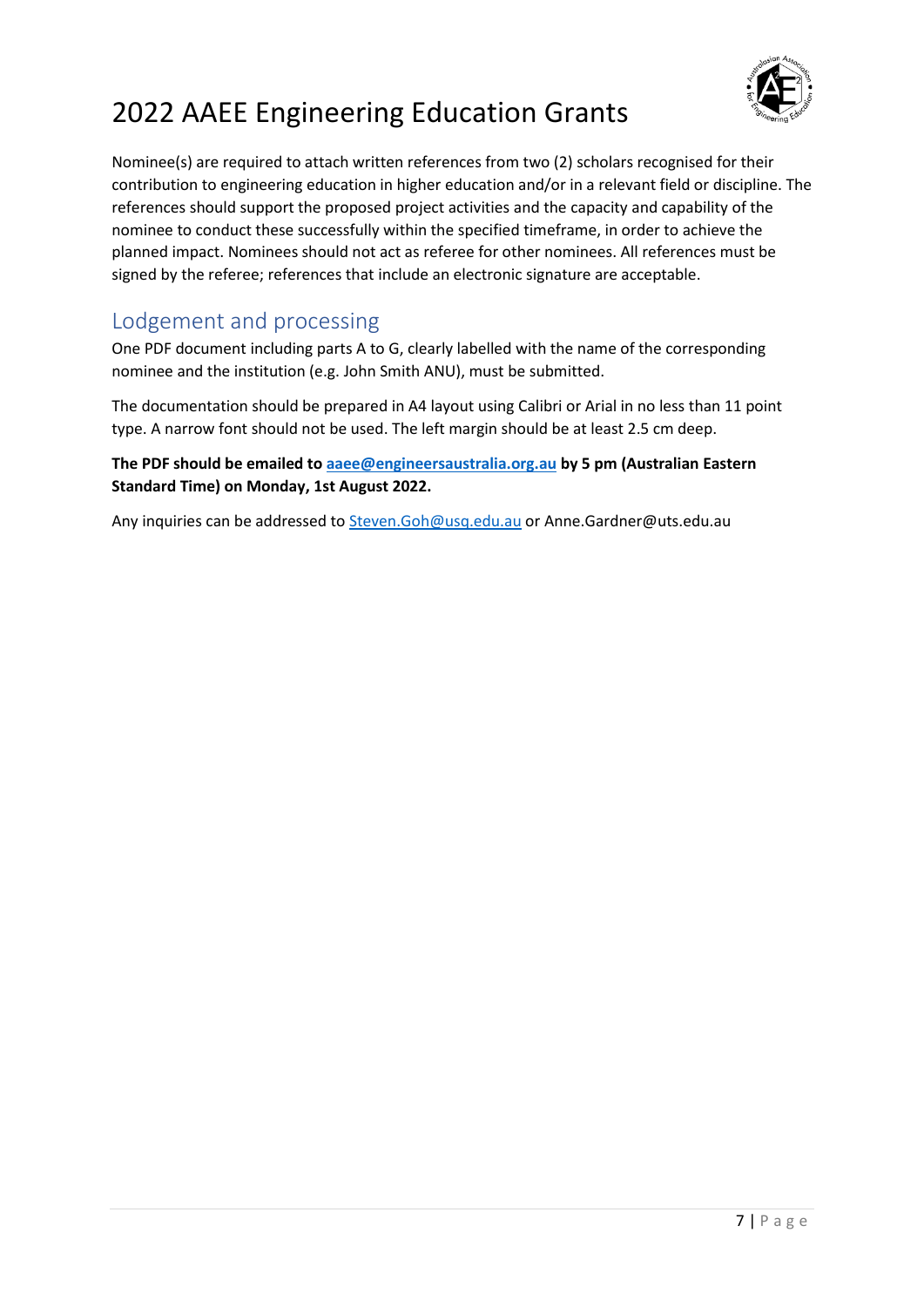

## APPENDIX A: PROJECT IMPACT PLANNING

The Impact Management Planning and Evaluation Ladder (IMPEL)

The IMPEL model provides a framework for describing different types of change that can be achieved through educational development activities. Each stage, or ladder rung, is incrementally broader in impact than the last. These rungs are:

- 1. Changes for project team members
- 2. Changes by project team members leading to changes for students who are directly influenced
- 3. Contributions to knowledge in the field; growth or spread of disseminated ideas; serendipitous adoption/adaptation by people beyond the project's intended reach
- 4. Changes by opportunistic adopters at participating institutions leading to changes for students who are directly influenced
- 5. Systemic changes at participating institutions leading to changes for all relevant students
- 6. Changes by opportunistic adopters beyond participating institutions leading to changes for students who are directly influenced
- 7. Systemic changes beyond participating institutions leading to changes for all relevant students.

The model offers both a prompt for project teams in the planning, execution and reflection stages of educational development projects, as well as a cogent frame for funding agencies to enunciate expectations, make funding decisions and evaluate the efficacy of funding in facilitating strategic educational change.

# Impact Template for Projects

Impact is the difference that a project makes in its sphere of influence, both during and after the funding period. Maximising impact requires forecasting and planning. The questions and matrix (Hinton, 2012) provide a structure to prompt active and ongoing consideration and re-evaluation of impact and how it may be maximised given the evolution of the project. Maintaining updated responses to the template is not intended to be a reporting requirement, rather a strategic steering tool for the project. AAEE Executive Committee will be interested in discussing evolving projections of impact at key points during the project, including at progress and final reporting points, and expect realistic impact assessment in line with the funding provided. The template is accessible via the link below.

The full version of the IMPEL model, developed by Tilly Hinton is online at; [https://intranet.ecu.edu.au/\\_\\_data/assets/pdf\\_file/0008/777977/IMPEL-Designing-for-impact-](https://intranet.ecu.edu.au/__data/assets/pdf_file/0008/777977/IMPEL-Designing-for-impact-Resources-and-information.pdf)[Resources-and-information.pdf](https://intranet.ecu.edu.au/__data/assets/pdf_file/0008/777977/IMPEL-Designing-for-impact-Resources-and-information.pdf)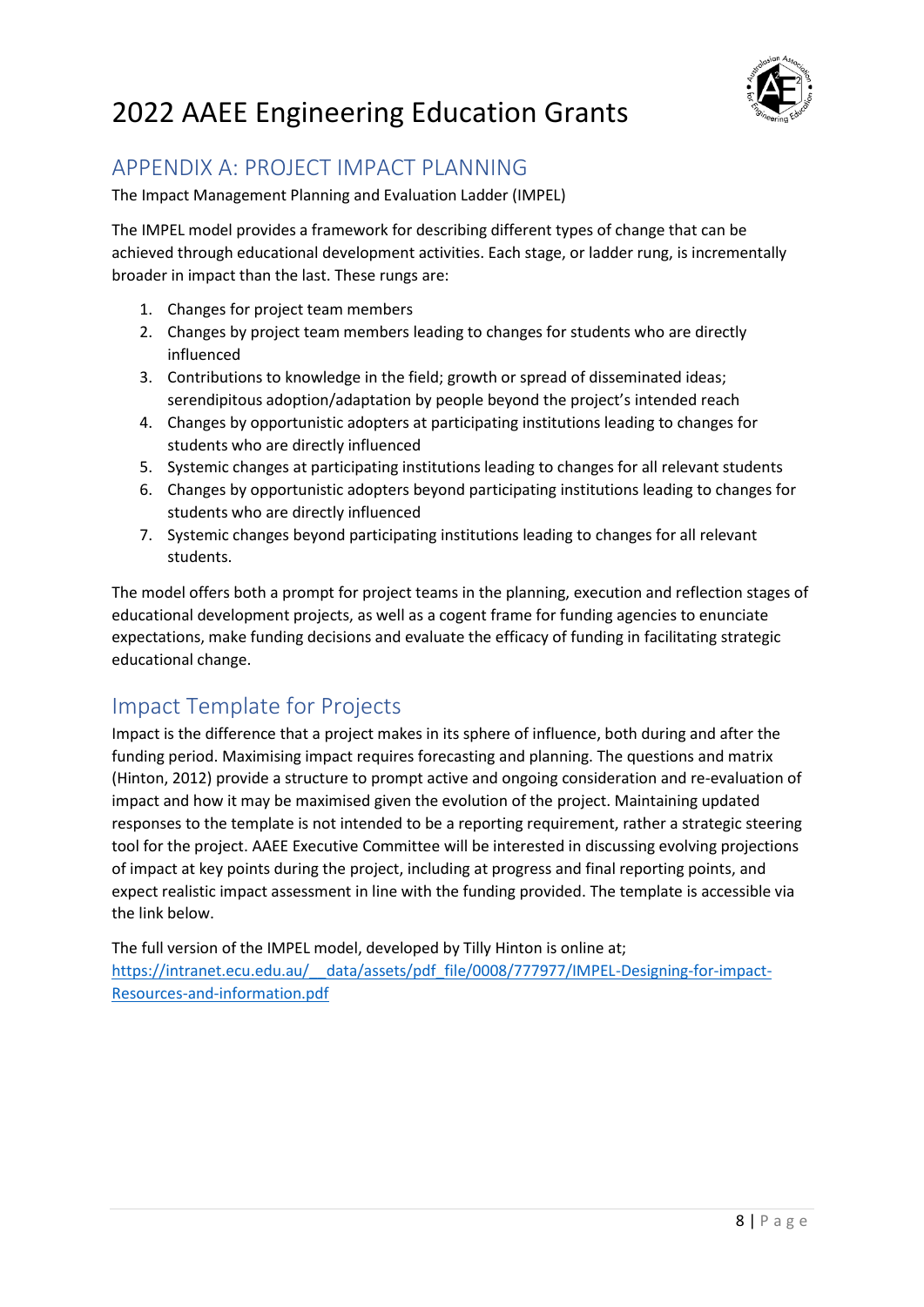

# 2022 AAEE Engineering Education Grant Nomination Form

## **Part A: Nomination Cover Pages**

## **Corresponding Nominee's details**

| Title                           |  |
|---------------------------------|--|
| First name                      |  |
| Last name                       |  |
| Position                        |  |
| School/Faculty                  |  |
| Institution                     |  |
| Institution's postal<br>address |  |
| Email address                   |  |
| Mobile telephone<br>number      |  |

### **Project details**

| Project title                                              |  |
|------------------------------------------------------------|--|
| Abstract of proposed<br>Project (max. 160<br>words)        |  |
|                                                            |  |
| Educational issue(s)<br>to be addressed (use<br>key words) |  |
| <b>ACED or ACEN</b><br>Aligned                             |  |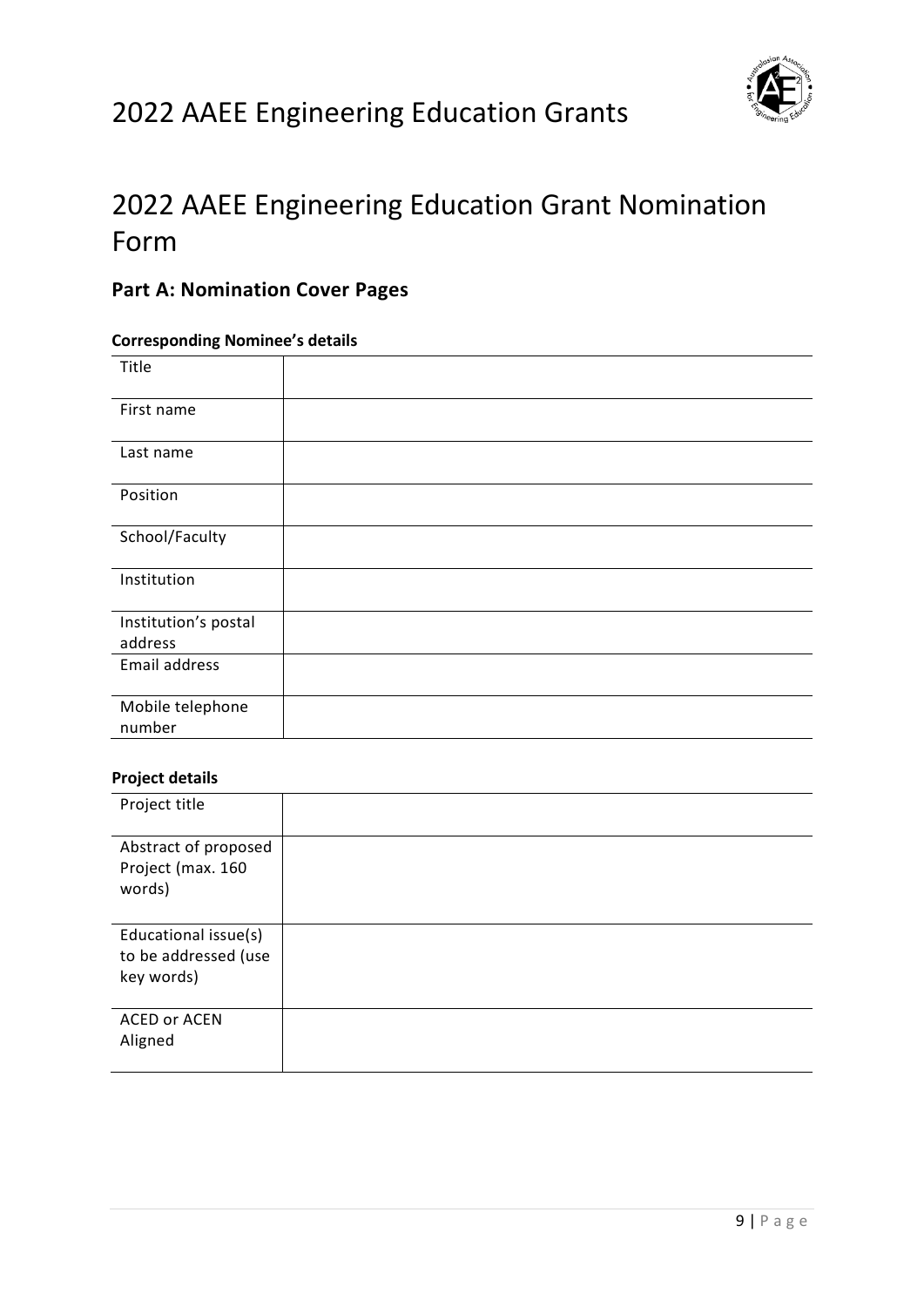

## **Team Nominee 2 details (if applicable)**

| Title                           |  |  |
|---------------------------------|--|--|
| First name                      |  |  |
| Last name                       |  |  |
| Position                        |  |  |
| School/Faculty                  |  |  |
| Institution                     |  |  |
| Institution's postal<br>address |  |  |
| Email address                   |  |  |
| Mobile telephone<br>number      |  |  |

## **Team Nominee 3 details (if applicable)**

| Title                           |  |
|---------------------------------|--|
| First name                      |  |
| Last name                       |  |
| Position                        |  |
| School/Faculty                  |  |
| Institution                     |  |
| Institution's postal<br>address |  |
| Email address                   |  |
| Mobile telephone<br>number      |  |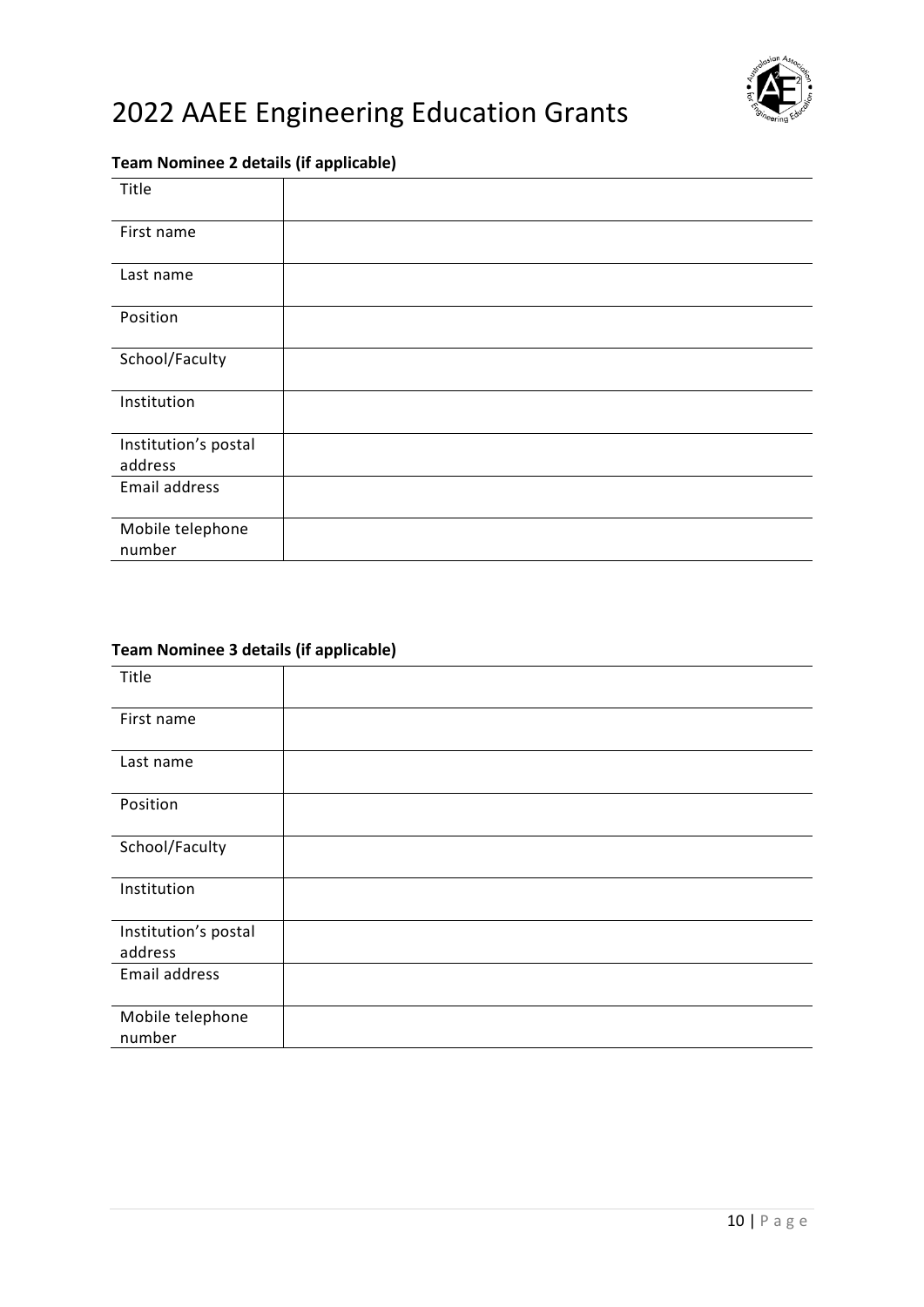

### **Team Nominee 4 details (if applicable)**

| Title                           |  |  |
|---------------------------------|--|--|
| First name                      |  |  |
| Last name                       |  |  |
| Position                        |  |  |
| School/Faculty                  |  |  |
| Institution                     |  |  |
| Institution's postal<br>address |  |  |
| Email address                   |  |  |
|                                 |  |  |
| Mobile telephone                |  |  |
| number                          |  |  |

## **Part B. Institutional statement of support (1 page maximum from each institution)**

## **Part C. Written statement from nominees (1 pages maximum)**

## **Part D: Project description and rationale**

(5 pages maximum, including the following objective statement and tables/ lists for planned deliverables and a timeline as part of discussion.)

#### Project Objective:

(A short statement of up to 60 words.

For example ….*This project will lead change in engineering education by …* [summary of the action to be undertaken and who with] *… to …* [describe the change or impact to be achieved] *… for engineering education and students*.)

#### Project Deliverables, table or list:

(Elements of the description and discussion. A set of tangible outputs and resources produced by the project, and that are also indicative of project's impact and outcomes.) Address how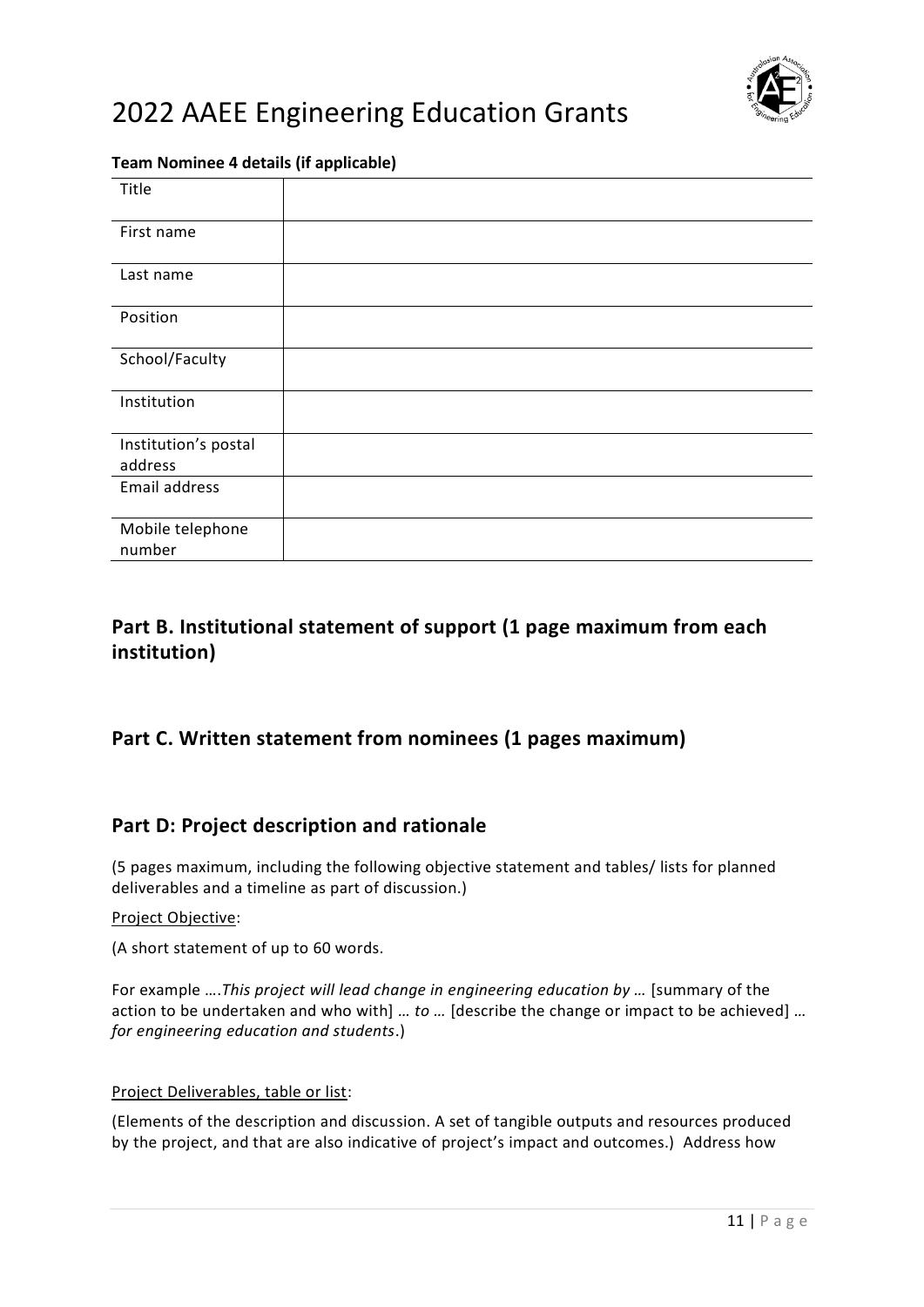

resources created during the project will be made available to other members of AAEE (eg through the [AAEE wiki\)](http://aaee-scholar.pbworks.com/w/page/1177054/FrontPage).

#### Timeline, table or list

(A detailed timeline of activities and milestones. Activities should be indicative of the tasks and work to be undertaken in the project. Milestones should be notable points through which progress towards the deliverables may be assessed.)

## **Part E: Budget**

The budget must be itemised, detailing all components of the project expenditure.

The total budget, exclusive of GST, should not exceed \$10,000 for an ACEN aligned project or \$20,000 for an ACED aligned project.

| <b>Budget item</b>                                               | Amount |
|------------------------------------------------------------------|--------|
|                                                                  |        |
| Nominee(s)' Stipend                                              |        |
|                                                                  |        |
| <b>Project activities support</b>                                |        |
|                                                                  |        |
| Travel expenses for AAEE Conference (up to \$1,000 each nominee) |        |
|                                                                  |        |
| <b>Evaluation expenses (if applicable)</b>                       |        |
|                                                                  |        |
| Other                                                            |        |
| Please provide details as separate line items                    |        |
|                                                                  |        |
| <b>TOTAL BUDGET</b> (exclusive of GST)                           |        |
|                                                                  |        |